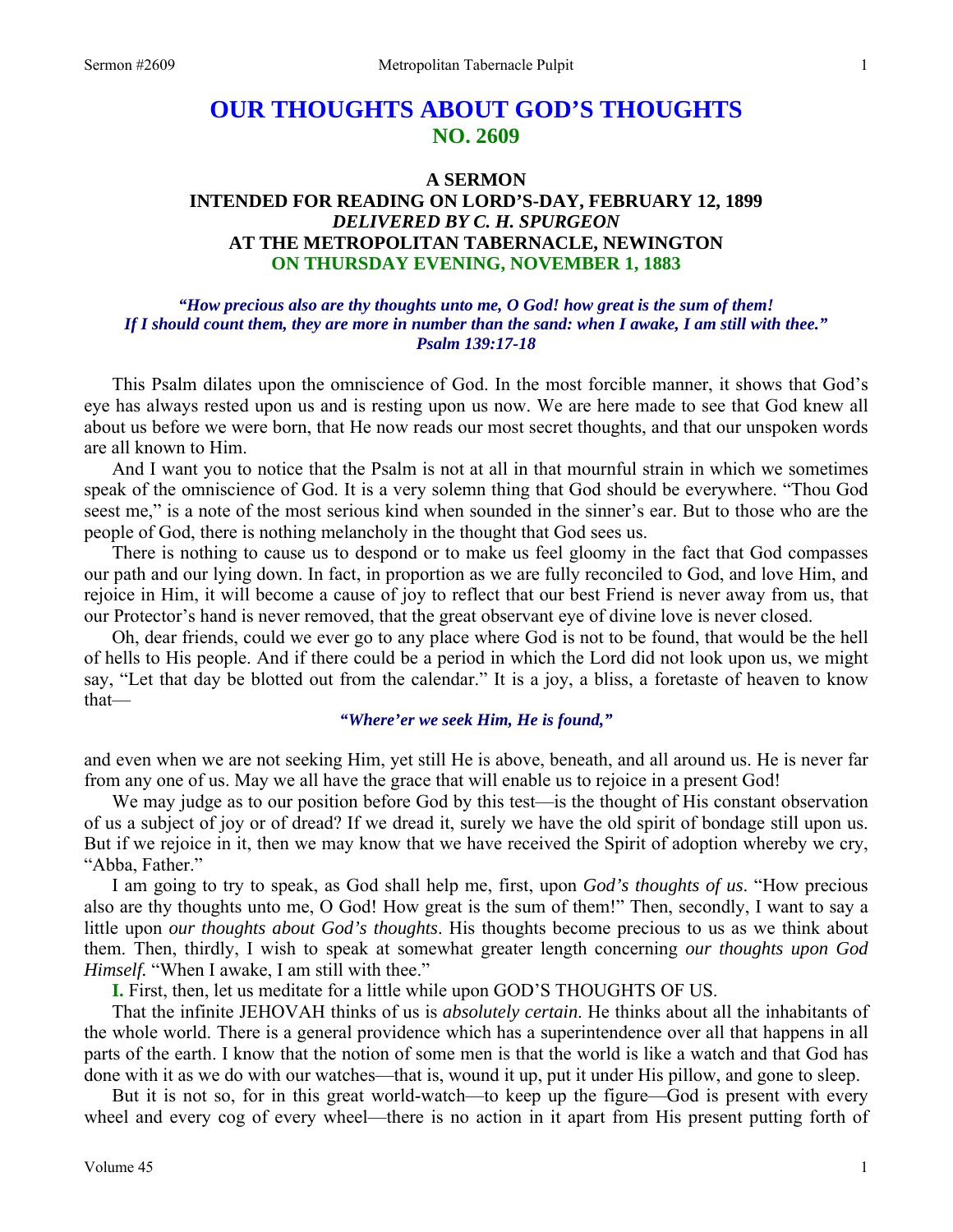power to make it move. There is nothing that happens merely as the result of "law," as some people seem to dream, for a law is nothing without a force at the back of it.

When we speak of certain things as being governed by law, we simply mean that, as far as we have discerned, that is the general way in which this particular thing moves or is acted upon, or acts upon some other thing. But then, where is the force that enables it to act so or that makes it to be so acted upon?

 "That is gravitation," says one. Yes, that is your name for that force, but it is really God who is everywhere at work. Though the law of gravitation may be said to be abiding, yet the force of gravity is but the force which proceeds from God. It is God still putting forth His power and operating after His own manner upon material substances.

 God, therefore, thinks upon the whole world and I am glad that it is so. I do not like the idea of being put out to nurse, as it were, and left without my Heavenly Father's personal supervision. I like to be in a world that is really God's garden, a part of His own homestead in which He dwells and where I am always directly under the glance of His eye. Rivers unknown to song, far distant from civilization, are nevertheless homely places to one who has learnt to be at home with God.

 Now, as God thinks and must think of the whole material universe which He has created, much more does He think of men, and most of all of us who are His own chosen people, to whom He stands in a very peculiar relationship as our Father, who has "begotten us again unto a lively hope by the resurrection of Jesus Christ from the dead."

 God must think of us—the blood would not flow in our veins, nor would the breath make our lungs to heave, nor would our various bodily processes go on, without the perpetual exercise of His power. God must think of us especially in all the higher departments of our being, for they would speedily come to nothing apart from His constant care.

 There would be none of the spirit of prayer if He did not work it in us. There would be no spirit of sonship if the Holy Spirit did not teach us continually to cry, "Abba, Father." Faith and hope and love are plants that only live in the sunlight of God. And if the great Father of lights withdrew, all these would die.

 "Without me ye can do nothing," is as certainly true of us who are His people, as of those who are far from Him by wicked worlds. We must be united to God or else we shall perish, and therefore, as we know that we shall never perish, we are quite sure that our Heavenly Father does think of us.

 Think of all the gracious influences that meet in your person to perpetuate your life—I mean, your spiritual life—your holiness, your comfort, your joy. Think of all the purposes of God that center in you in order that, by them, you may be made perfect and so be fitted to be a partaker of the inheritance of the saints in light. And you will at once see that, for the grand design which God has concerning you, it is absolutely essential that He should think of you and He does think of you.

 Next, God's thoughts of us must be *very numerous*. According to our text, the sum of them is very great—how great, the psalmist does not say. The number of God's thoughts is so vast that, even if you could count the sand on the seashore, you could not count the thoughts of God concerning you. Oh, how important this makes us poor creatures, when we remember that God thinks of us!

 I would like you to sit still a minute and think over this wonderful truth. You know that people are very proud if a king has merely looked at them. I have heard of a man who used to boast, all his life, that King George IV—such a beauty as he was!—once spoke to him. He only said, "Get out of the road," but it was a king who said it, so the man felt greatly gratified thereby.

 But you and I, beloved, can rejoice that God, before whom kings are as grasshoppers, actually thinks of us and thinks of us often. One or two thoughts would not suffice for our many needs—if He only thought of us now and then, what should we do in the meantime? But He thinks of us constantly. He says that He has graven our names upon the palms of His hands, as if to show how continually we are before Him.

 David said, "I am poor and needy; yet the LORD thinketh upon me." And our Savior said to His disciples, "Your Father knoweth what things ye have need of before ye ask him," proving that He had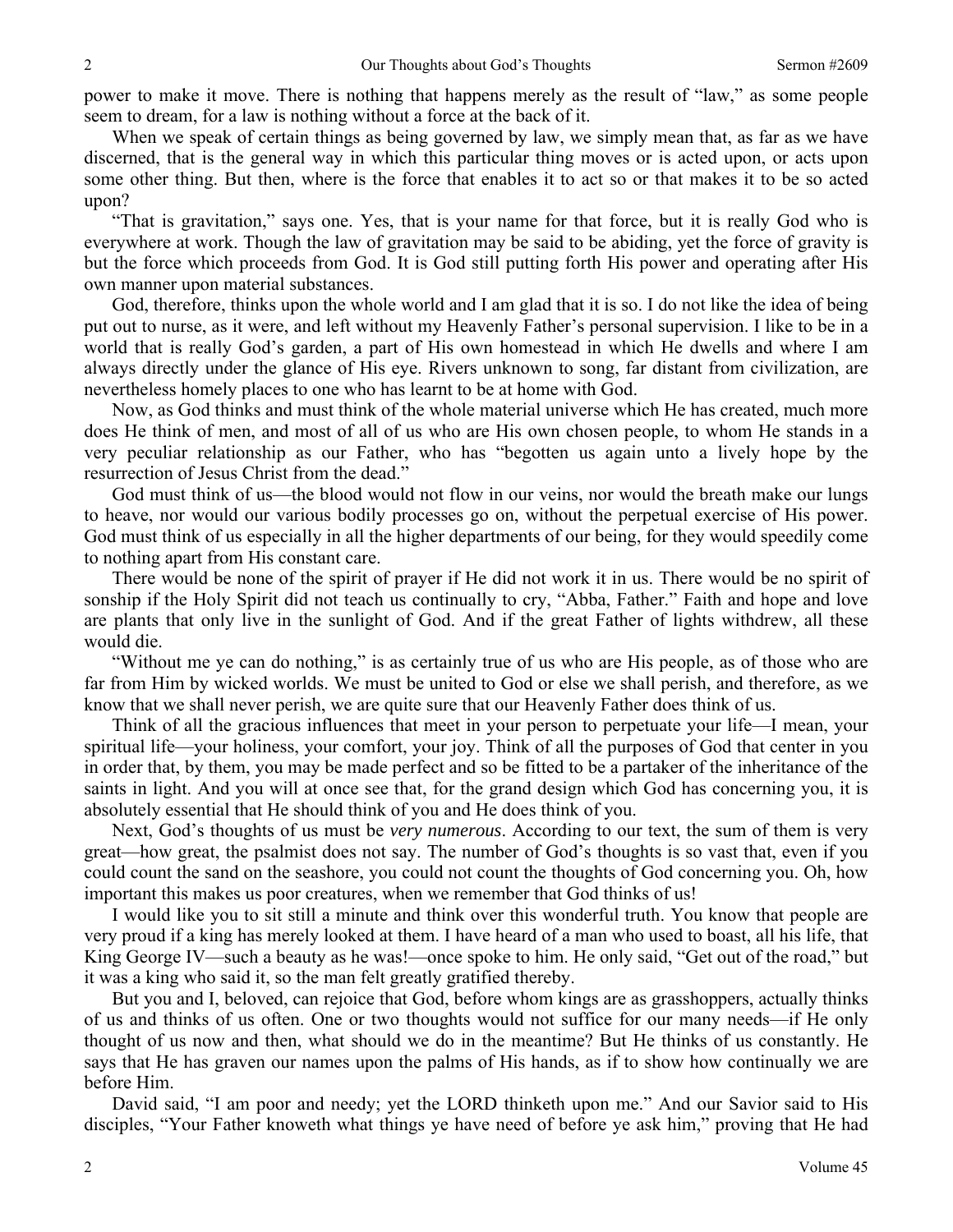thought about them and had looked upon them with careful a eye, and observed all their necessities. Yes, God does in very deed and of a truth think upon His people, and His thoughts concerning them are very numerous.

 And they are also *very tender*. God never thinks of His people in a harsh way. He never has an unkind thought concerning even the most erring of those who are His own children. He looks upon them as a father looks upon his child, with intense affection, pitying them when they stray from Him. And if, sometimes, He chides them for their wrongdoing, even then He does but veil the purpose of His love that He may accomplish it the better.

 He is always aiming at that which will promote our best health, our truest wealth, and our ultimate perfection. At times, clouds come between our souls and our God, but His love is always shining. O beloved, if the Lord had not thought very tenderly of us, He would have cut some of us down long ago as cumberers to the ground.

 "He hath not dealt with us after our sins; nor rewarded us according to our iniquities." How often He has screened us from trouble! How frequently He has prepared us for a trial, so that, when it came, it did not crush us! How often He has rescued us out of sore perils! How often He has visited us in the night and given us songs amid our sorrow! "Thy gentleness hath made me great," said David and many another child of God has said the same. There is nothing that can equal the tenderness of God towards us, His poor, frail, and erring children.

 But while God's thoughts concerning us have been thus tender, they have also been *very wise*. To make a glass that should reflect without any color the object placed before it, was long the desire of those who made certain kinds of optical instruments. They worked a long time to no purpose, but at last, someone discovered how to form an achromatic lens. And then, lo and behold! when this man had thought out his plan perfectly in all its details, he was able to make a glass which was exactly like the eye of an insect which I have often seen.

 So, when the man thought aright, he thought just as God thought, and after going a long way round about, when he did come to the right conclusion, he came just where God was. And in like manner, if you and I were to try to work out the problem of our lives, and if we were wise enough to discover the best way in which we could get to heaven, we should come exactly to the route which God has marked out for us, and we should do with ourselves precisely what God does with us.

 Were we always wise, we should never murmur. Were we to be endowed with infinite wisdom, we should rejoice in the very things which now distress us—and the clouds and darkness which we now seek to avoid, we should willingly pass through if we did but see, as God sees, the end as well as the beginning.

 His thoughts are wise for the whole of our lives. He does not simply think how He shall make us happiest today, or how He should give us the most enjoyment for a week—that is how fond and foolish mothers think and plan for their boys. They make ducks of them and they grow up geese. They indulge them and spoil them, but it is never so with God in His thoughts concerning the happiness of His children.

 He looks far ahead, He takes eternity into the compass of His thoughts. And He judges what is best to do for us, not merely under the aspect of an hour, or a week, or a month, or even of a whole life below, but He puts eternity into the scale and orders all things well for everlasting ages.

 You and I could not think like that, could we? We soon get puzzled with our little calculations and it is unwise for us to look too far ahead. If we begin considering fifty cares at once, they will prove to be too many for us. Our best way is to take them one by one, and live by the day, or better still, moment by moment. Such a course as that would not be wise for us if it were not that there is Another who, not living by the day Himself, but filling all eternity, judges for us according to that blessed stanza of the psalmist, "His mercy endures forever."

These, then, are the thoughts of God concerning us—certain, numerous, tender, and infinitely wise.

 And God's thoughts, too, are *very practical*. He does not think of us and let it end with thinking, but God's thoughts are really His acts, for with Him, to will is to do. He utters His thought, and lo! it is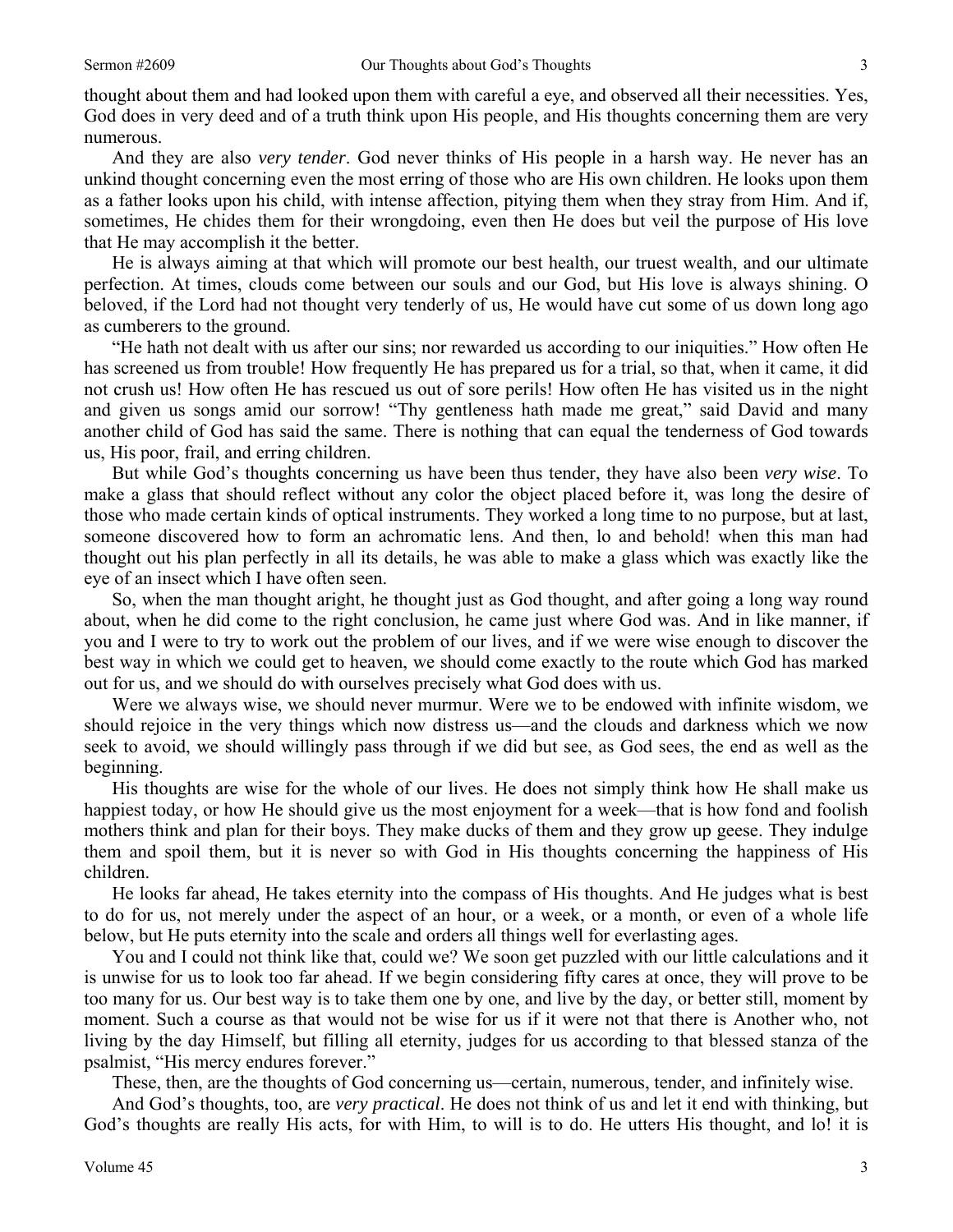accomplished. His fiat has achieved it. God might have thought much of us and the thought would have had no comfort in it if it had not moved His hand to succor and to help us.

 Think awhile of the practical thoughts of God for us in the eternity when He chose us before the daystar knew its place. Think of the everlasting covenant, ordered in all things and sure, made before the sun had shed a single ray of light upon the earth. Think especially of that part of the covenant in which the Father made His Son to be our covenant Head and gave Him to stand in our stead as our Surety and Substitute.

 Oh, what a thought was that—how wonderfully practical—that God should take His beloved Son from His bosom and give Him up to die that we might live! And ever since, all along our history, God has thought of us. He thought of us when we were babes, and we were nourished and cherished. He thought of us when we were children and we learned to lisp His name. He thought of us—

# *"When, in the slippery paths of youth, With heedless haste we ran."*

 He has thought of us since we have come to manhood. Ay, and in the case of many of us, He has thought of our children and of our children's children, too. And still He is thinking of us and He will continue to do so when our last thoughts die out in insensibility. Remember His ancient promise to His people, "Even to hoar hairs will I carry you: I have made, and I will bear; even I will carry and will deliver you."

 And we shall find it to be so and each believer may say, with David, "Surely goodness and mercy shall follow me all the days of my life: and I will dwell in the house of the LORD for ever."

 These, then, are God's thoughts concerning us—constant, kind, wise, tender, gracious, perfect, divine, like Him in whose infinite mind they are found.

**II.** Now let us meditate for just a few minutes upon OUR THOUGHTS ABOUT GOD'S THOUGHTS.

What do you say, my heart, to this wondrous truth—that the Lord thinks upon you? I have been ready to say what would be a very fair translation of the Hebrew—"how *rare* are thy thoughts!" You know that the word "rare" was used in a different sense in olden times from what it is now. In Westminster Abbey, there is s stone with these words upon it, "O rare Ben Jonson!"—meaning strange, special, peculiar, marked. So the thoughts of God are rare thoughts, the like of which cannot be found anywhere else.

 The thoughts of angels, or the thoughts of perfect spirits above, must be something very wonderful, but oh, the thoughts of God! If I were told that some bright angel was sent to think of me all day and all night long, that he was my Master's servant to watch over me, I should feel pleasure in the thought. Yet that would be a poor, poor thing compared with the fact that God thinks upon us and watches over us.

 The Lord told Moses that His angel should go before the people through the wilderness, but you may have noticed how Moses pleaded against such a decision, "If thy presence go not with me, carry us not up hence." We do not need angelic presence one hundredth part as much as we need the divine presence. Here, then, in God's thoughts concerning us, is something rare and wonderful indeed. And this is our thought about it, that there is no other thought that can for a moment be compared with it.

 How *delightful*, too, it is to be thought upon by God! I have already said that, to some people, the truth that God is looking upon them wears an aspect of awe and dread. "Oh!" says one, "is it not terrible to think that God's eye is always upon me?" It is not terrible to me. I am right glad that it should be so, and I pray, with David, "'Search me, O God, and know my heart: try me, and know my thoughts: and see if there be any wicked way in me, and lead me in the way everlasting.' You will see much that will grieve You and much that You will have to amend, but still, I would not wish to hide anything from You, my Lord. Lies not all my hope, my very heaven, that way? The glances of Your eye, are they not the very medicine that shall cure my soul-sickness, or at least, the means by which I shall get the medicine that will heal me of the dire disease of sin?"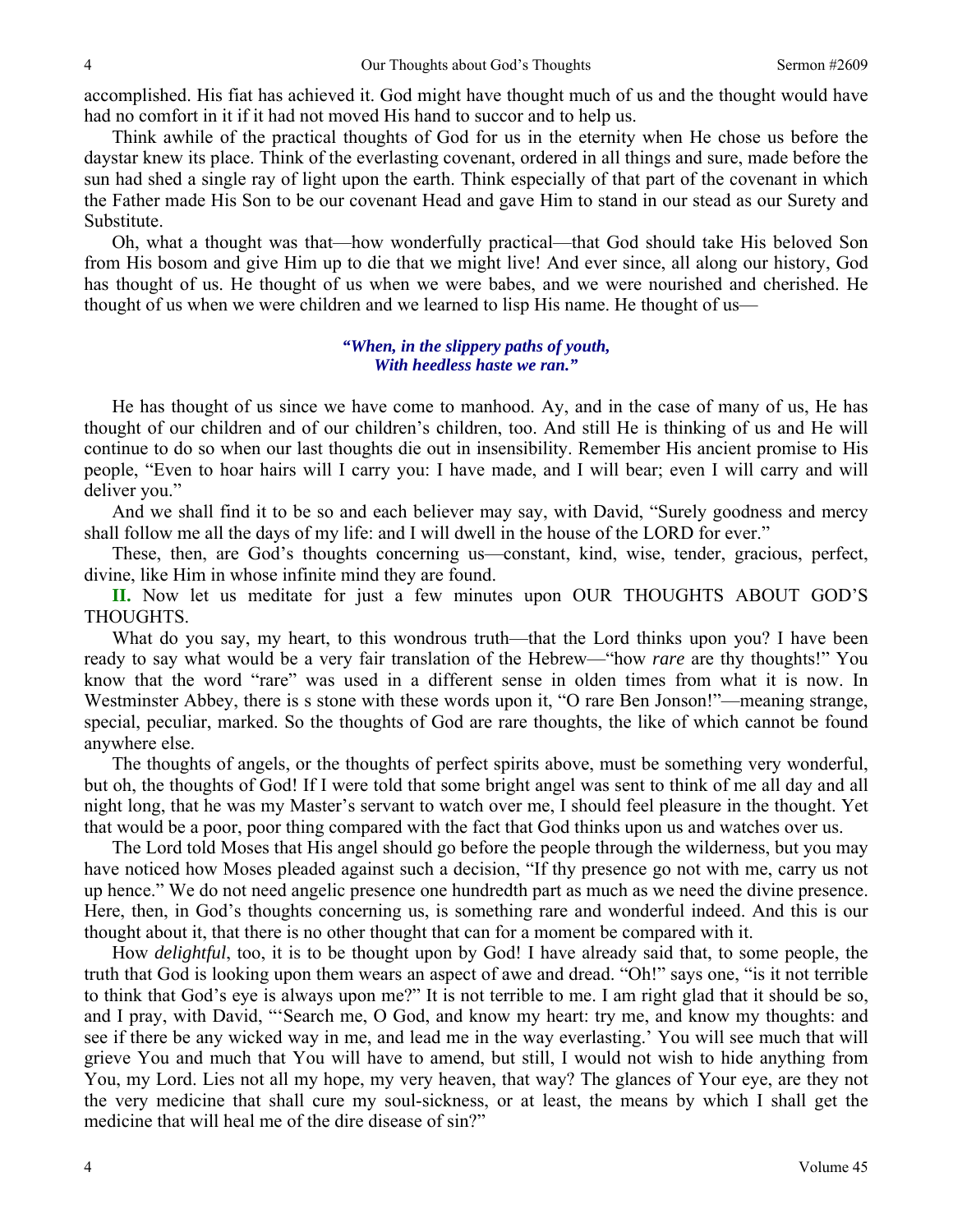It is even so, and the true child of God wishes to ever get more and more closely under the inspection of his Heavenly Father, and the thoughts of God towards him charm and delight him. Does God in very deed think of me, from the moment when I wake in the morning and all through the day, till I lock up my heart at night and give Him the key? Does He keep on thinking of me while I lie asleep, unable to think of anything except poor wandering thoughts that come in my dreams? If so, blessed be His name that He condescends to do anything of the kind! "How precious are thy thoughts unto me, O God!" How delightful is it to be thus thought of by You!

 And how consoling it is, also! We all like to be thought of and remembered. I went to call on one who was sore sick and the doctor had said that he must see no one, but when his friends told him I was there, he exclaimed, "Oh, let him come up!" "No," they replied, "he must not, for it might excite you and do you harm." "Give him my love, then," said he, "and tell him that it does me good to know that he is downstairs."

We like to be thought of, I am sure that we do. Even the thoughts of a little child towards us have comfort in them. There is many a mother who is made a widow and she sits down to weep as if her heart must break, but when her little one plucks her skirt, ignorant of the sorrow which it will one day have to feel with the mother, and the mother hears the child's merry little note, it is often the best form of consolation that God sends to her bereaved spirit.

We all like to be kindly remembered, but oh! what is it to be thought of by God? "When my father and my mother forsake me, then the LORD will take me up." And if men misrepresent us, and misinterpret us, and speak evil of us, and put us out of their company, what does it matter if the Lord draws nearer to us than He did before?

 God's servants in Scotland had brave times amongst the heather when they had to watch for Claverhouse's dragoons and stood in jeopardy of their lives. The Lord was especially present amongst the lone crags, and they heard His voice in the psalm, and then from above in the thunder-peal. So near was the Lord to them in the dark days of persecution that, afterwards, when peaceable times came and they could go to the kirk in quiet, there were some who looked with regret on those other days when they met at the peril of their lives and God was their Leader. So, God's thoughts are precious to us by way of consolation.

 They also have other effects upon us, for the thoughts of God often move the souls of Christians, *strengthening them in faith, arousing them to love, and bestirring them to zeal*. There is many a man who has done, under a sense of God's presence, what he would never have dreamt of doing if he had not realized that the Lord was there.

 As the Highland chieftain, when he fell and was dying, said to the men of his clan, "I shall watch you, my children, as you rush to the fight," and so made them brave—when we think of God's watching us and of His eye being upon us, we also become valiant and do exploits in His sight, and each one of us sings,—

> *"I can do all things, or can bear All sufferings, if my Lord be there: Sweet pleasures mingle with the pains, While His left hand my head sustains."*

 His presence is all that our heart requires. Indeed, beloved, when we really drink in the thoughts of God towards us, our spirit is filled with all that it needs, and is borne onward as with a mighty rush, a full tide of grace, up to the throne of heaven.

**III.** Now I come to the last part of my discourse, OUR THOUGHTS UPON GOD HIMSELF. David says, here, "When I awake, I am still with thee."

 I want you to notice, first, that he seems to imply that *our thoughts bring us near to God*. Thinking of Him, we realize that we are in His immediate presence. I cannot describe the feeling of a spirit consciously present with God, but though I cannot describe it, I am sure that many of you know what it is, and I am equally sure that I also know what it is.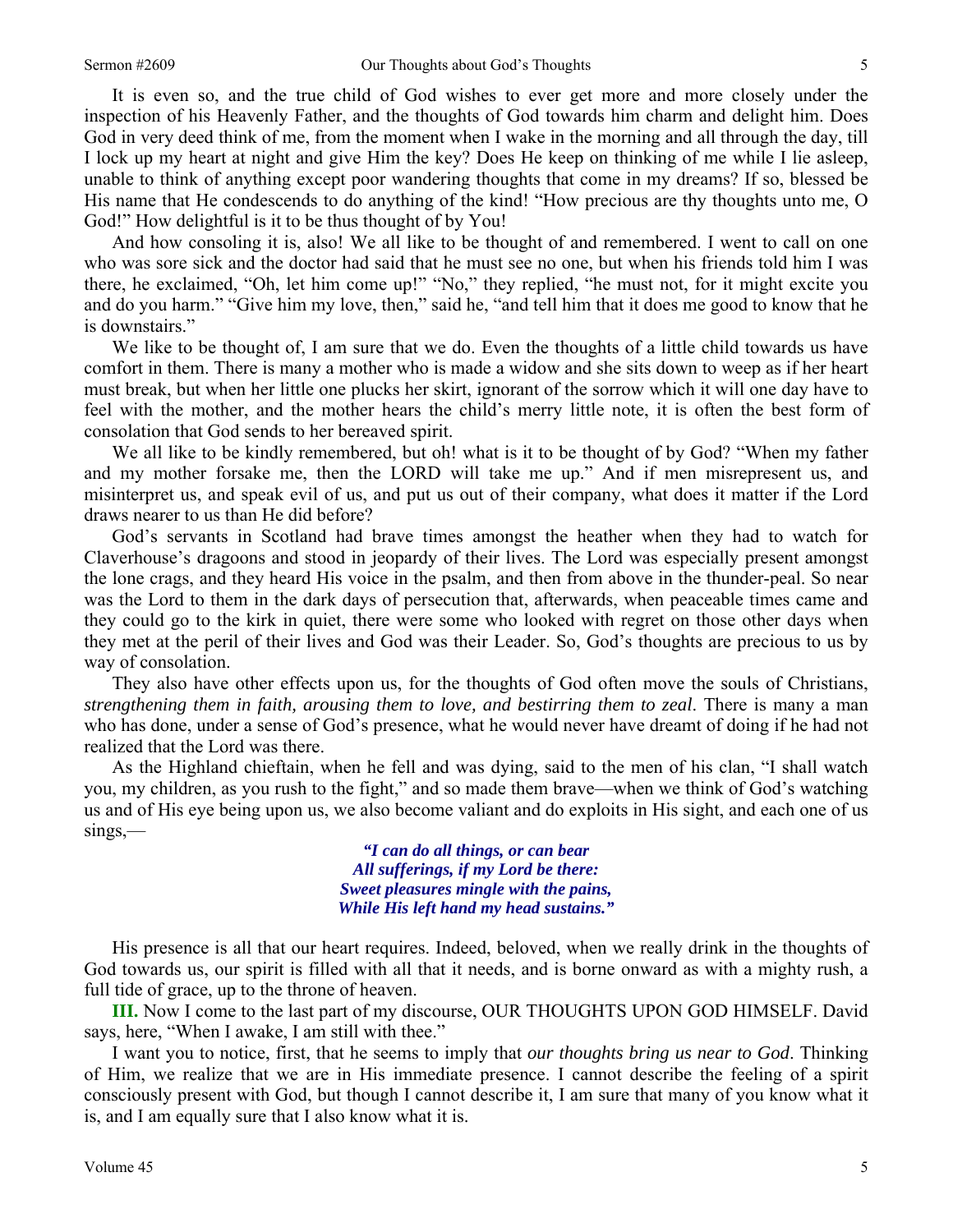There have been times with us when we did not actually walk by sight, but still, we had a very joyful experience of God's presence with us. We not only believed in God's existence, but our spirits seemed enveloped in and encompassed with His Spirit, and appeared to be, as it were, set on fire therewith, as when the bush in the desert was all aglow with the indwelling God.

 It is not always so with us, but we have had times of extremely conscious nearness to God. After prayer, as we rose from our knees and looked at the clock, we perceived that a full half-hour had gone, whereas we thought that it was only a minute or two that we had been at our devotions. In our chamber alone, as we have read the Word, the sacred page has seemed to glow with unusual brilliancy. We do not remember noticing such glory in those words before, but God has spoken to us through the Word and that has made the difference.

 Sometimes, as we have been sitting in the sanctuary, a solemn awe has manifestly been on every heart. And when we went away, we said to one another, "Surely God was in that place and we knew it." You know how Paul says about his rapturous experience, "Whether in the body, I cannot tell; or whether out of the body, I cannot tell: God knows."

 Such things have happened to many of God's people and I believe that the more we live in Him, and walk with Him, the more often will this be our experience, till it may even come to be perpetual and our soul shall be as certain of the presence of God as we are of the presence of our body. We shall get to have as keen a sense and recognition of the presence of God with us as we have of the atmosphere which surrounds us. David's declaration, "When I awake, I am still with thee," implies that holy thoughts of the precious thoughts of God place us near to God.

 And, next, it implies that these thoughts *help to keep us near to God*. "When I awake, I am still with thee," said David, as if he meant, "I have a long time been in Your company. I have been now by the week, the month, the year, abiding in the light of Your countenance, enjoying Your sweet society. Your grace has kept me near You."

 Still further, such thoughts *help to restore to us God's presence* if for a while we have lost it. "When I awake"—that means, "I have been asleep and so have lost the consciousness of God's presence." Have you never known what it is, at night, to be quite sorry to go to sleep because you have been so full of holy joy that you were afraid you might lose it while you were unconscious?

 Have you never lain awake thinking and meditating upon your God, enjoying His presence so much that you have said, "This is better than sleep. I wish that my eyes might be kept wide awake that they might forget their need of rest, that I might continue this hallowed communion"? But with our poor frail frames we must sleep, so, is it not sweet that when you awake, you should be where you left off, that, as your soul was holding fellowship with God as you fell asleep, when you opened your eyes again, He was still there? You were ready to take up the happy employment where you left off, for you had not broken the thread, and you went on still communing with your God.

 This text evidently refers in part to natural slumber. When our thoughts are much with God, then it will happen that our sleep will make no break in our communion with Him. Were you ever pained by a dream? I will hold no man responsible for his dreams, but if there were no sin in us, we should have no sin even in our dreams. If we were perfectly pure—as some think that they are—we would be perfectly pure even in our dreams.

 Take off the bridles from the horses, remove the bits from their mouths, and let them go where they will, yet, if they are thoroughly trained, they will not rush wildly about and they will still obey your call. If a house be perfectly clean, it will be just as clean if you take all the locks off and leave the doors open. If a man be perfectly pure, he would be pure in any case and in any condition.

 Hence, even a dream may sometimes set us watching to know how such mischief could get into our thoughts. It could not have come there if sin had not been dwelling in us. But oh, it is blessed to get so near to God that when you fall asleep, you seem to hear, even in your dreams, the music of His voice, and when you wake in the morning, you will wish to recall those blessed thoughts that came to you even when your whole being seemed steeped in sleep!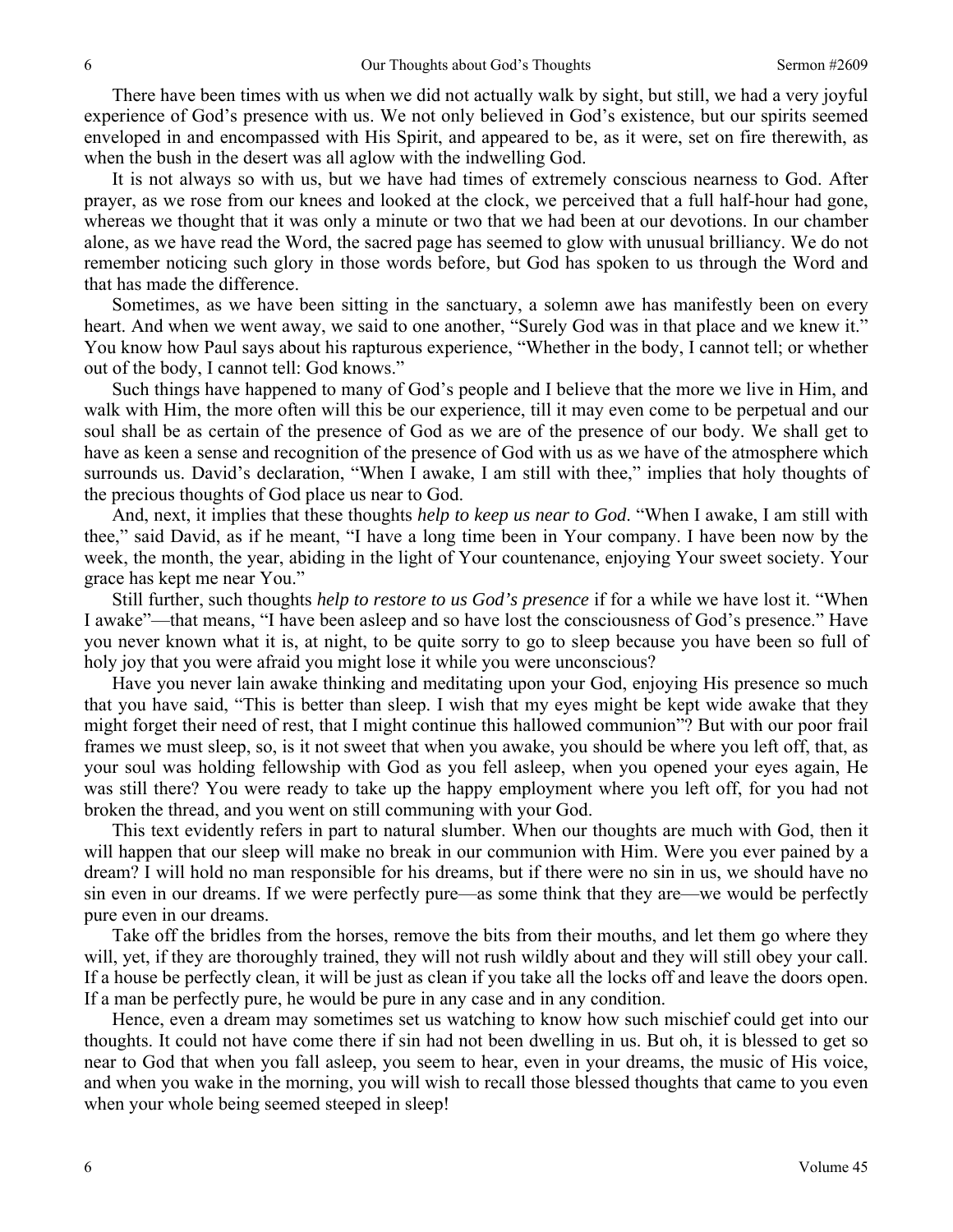The text says, "When I awake, I am still with thee." And I think that it means also, "When I wake up from any temporary lethargy into which I may have fallen, I am still with thee." We all get into that state sometimes—sleeping, though our heart is awake. We wish to be more brisk, more lively, but we cannot stir ourselves up. We sing,—

# *"Dear Lord! and shall we ever lie At this poor dying rate?"*

We have fallen into a kind of stupor. What a blessing it is to be roused out of it, possibly by a severe affliction, perhaps by an earnest discourse! Then the awakened one says, "Now I have come back to You, my God. There was a something within me that could not forget You, even for a while, though it lay still and dormant."

 And best of all, what a grand thing it will be, one of these days, to go upstairs for the last time and stretch ourselves on the bed and say, "Adieu! Adieu!" to all we love below and then put our head back on the pillow while those who are watching say, "He sleeps in Jesus!" "I shall be satisfied when I awake with thy likeness." "When I awake, I am still with thee.' I trusted You when I fell asleep and in the morning I awoke to find You still my Friend."

 Then, when my body wastes from its long sleep in the tomb, every rising bone of it shall own the Lord. My eyes shall see Him in that day—the God that loved me and died for me. Oh, how blessed it is to keep the whole heart so fixed upon God that come sleep, come life, come death, come what may, we shall be just like the needle in the compass which always turns to the pole! You may turn it round, if you like, but it always goes back again and will not point anywhere but in that one direction.

 May it be true also of you and me that we can rest nowhere but in our God! I close my discourse, as I have often done before, with that sweet verse,—

> *"All that remains for me Is but to love and sing, And wait until the angels come To bear me to the King."*

 I wish that all of you knew this blessed experience of which I have been speaking. Some of you do not. You are afraid of God, you are afraid of His seeing you, you are afraid to go to Him. See, then, here is Jesus Christ who took upon Him our nature though He also is God. Go to Him, trust Him, believe in Him, then He will make you to be a child of God and you will not be afraid of your Father.

God bless you, for Christ's sake! Amen.

# **EXPOSITION BY C. H. SPURGEON**

#### *PSALM 139*

May the all-seeing God, of whom this Psalm speaks, look down upon us and bless us richly while we read it!

# **Verse 1.** *O LORD, thou hast searched me, and known me.*

 "Known me perfectly, far better than I know myself. You have made an inquisition and investigated every secret thing concerning me. 'Thou hast searched me, and known me.'"

**2.** *Thou knowest my downsitting and mine uprising, thou understandest my thought afar off.* 

 "Before I think it, while as yet it is not actually my thought, while it is still unformed and far away, You understand it. You not only know what it is, but You understand it—the motive from which it springs, the state of mind out of which it arises, and whereunto it tends—'Thou understandest my thought afar off."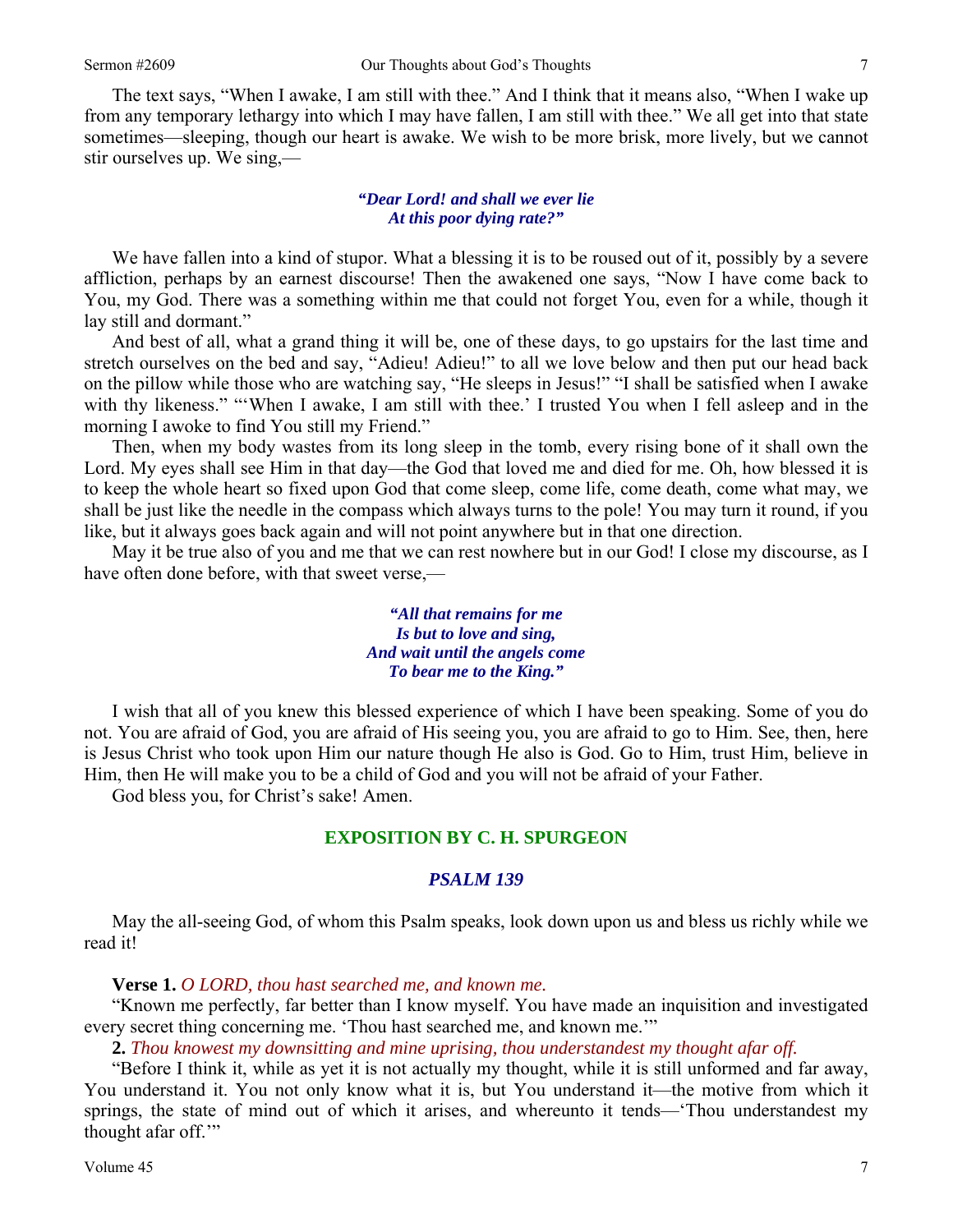**3.** *Thou compassest my path—*

"You are all round me—behind, before, above, beneath."

# *"Awake, asleep, at home, abroad, I am surrounded still with God."*

**3.** *And my lying down,* 

"When wearied by my journey, I lie down to rest, You do still bless my lying down."

**3.** *And art acquainted with all my ways.* 

"I cannot tell you anything which You do not know, nor can I hide anything from You. Whatsoever I have done, or am doing, or shall do, 'Thou art acquainted with all my ways.'"

**4.** *For there is not a word in my tongue, but lo, O LORD, thou knowest it altogether.* 

# *"He knows the words I mean to speak, Ere from my opening lips they break."*

 God sees the word that is lying quietly on the tongue as well as the word which has been uttered by the tongue. "Thou knowest it altogether." God's knowledge is not partial or imperfect. He never misjudges any, for He is acquainted with every part of every man.

**5.** *Thou hast beset me behind and before, and laid thine hand upon me.* 

"You have come so near me that You do touch me. You not only know my thoughts and my words, but You do come into contact with me. You do know me as I know a thing when I feel it with my hand—'Thou hast laid thine hand upon me.""

**6-7.** *Such knowledge is too wonderful for me; it is high, I cannot attain unto it. Whither shall I go from thy spirit?* 

Not that David desired to go away from God, but he wished to show the impossibility of escaping from the eye of God. "Whither shall I go from thy spirit?"

**7.** *Or whither shall I flee from thy presence?* 

"You are everywhere and Your far-seeing eye will behold me in every place. Vain is it, therefore, for me to think that I can ever flee from Your presence." Is it not a very striking thought that every sin is committed in the presence of God? He must be a very bold rebel who would insult his monarch to his face. Men are generally on their best behavior when they stand upon the palace floor, yet the whole earth is but the habitation of the great King eternal, immortal, invisible, and every time we sin, we sin in His very presence, and with His eye resting upon us.

**8-10.** *If I ascend up into heaven, thou art there: if I make my bed in hell, behold, thou art there. if I take the wings of the morning, and dwell in the uttermost parts of the sea; even there shall thy hand lead me, and thy right hand shall hold me.* 

Well did Dr. Watts write,—

*"If mounted on a morning ray, I fly beyond the western sea, Thy swifter hand would first arrive, And there arrest thy fugitive."* 

 There is no hope of escaping from God by any speed to which we may attain, for if we could fly with the rapidity of light, yet would JEHOVAH be beforehand with us—His hand would lead us and His right hand would hold us.

**11.** *If I say, Surely the darkness shall cover me; even the night shall be light about me.* 

It shall be light to the eyes of God, for He depends not upon the light in order that He may see. Light is a most welcome aid to our poor optics, but God sees just as well in the darkness, "Even the night shall be light about me."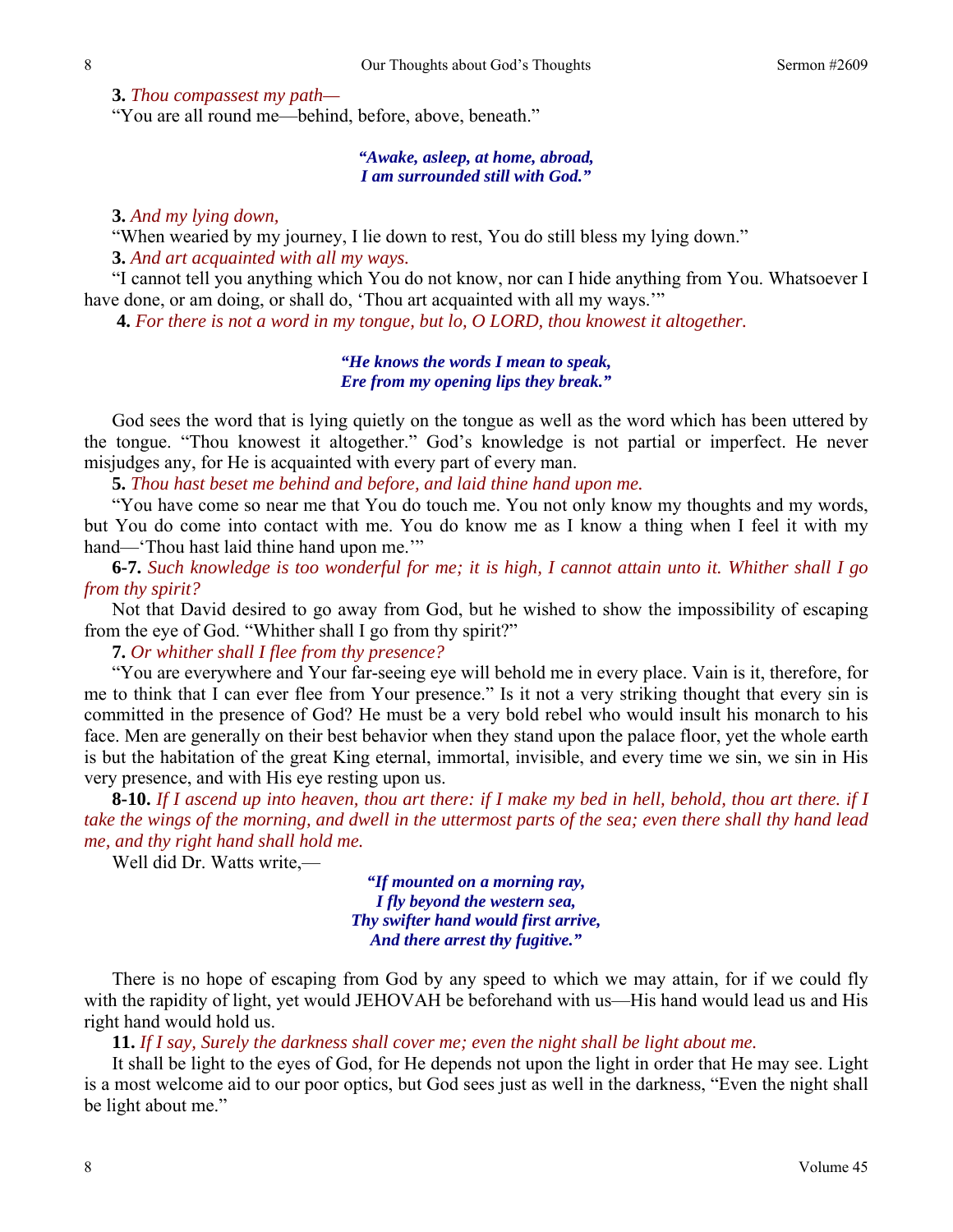**12.** *Yea, the darkness hideth not from thee; but the night shineth as the day: the darkness and the light are both alike to thee.*

This is a very commonplace truth and yet how seldom do men realize it! They still fancy that when the night comes on, and they are not perceived by mortal eyes, they may do what they will. But there is no curtain in the night that can hide a deed of guilt from the eye of the omniscient JEHOVAH. "The darkness and the light are both alike to thee."—

> *"Almighty God, Thy piercing eye Strikes through the shades of night; And our most secret actions lie All open to Thy sight."*

# **13.** *For thou hast possessed my reins:*

"The innermost parts of my being—You have possessed them as Your own. You know as much about them as a man knows of the rooms in his own house. 'Thou hast possessed my reins:'"

**13-14.** *Thou hast covered me in my mother's womb. I will praise thee;* 

That is a very sweet thing for the psalmist to say. Just when he felt stricken with awe by reason of this august attribute of the omniscience of JEHOVAH, he looks up to his God and says, "I will praise thee;"

# **14.** *For I am fearfully and wonderfully made:*

Anyone who understands anatomy will tell you that man is strangely formed. So fearfully are we made that our life stands in constant jeopardy—it looks as if every breath might be our last and every pulse might speedily end our life. You cannot examine a blood vessel—especially some of the very small ones, through a microscope without being utterly astonished.

 Any medical man will tell you that there are many times in an hour—perhaps even in a minute—in which a very simple thing would put our life in imminent peril of destruction. Truly, we are "fearfully and wonderfully made."

> *"Our life contains a thousand springs, And dies if one be gone; Strange, that a harp of thousand strings Should stay in tune so long."*

 Every man is a world of wonders. He need not go abroad for miracles, for he is himself a marvelous and miraculous combination.

**14.** *Marvellous are thy works; and that my soul knoweth right well.* 

How there can be a compound of spirit and matter—how the earth on which we tread should enter into our composition and yet we should be akin to angels, how there can be something about us that links us with the dust, yet much about us that joins us to God Himself—these are extraordinary things which we do not understand.

 Where is the point in which the spirit touches materialism? How is it that the will can move the hand or the finger? How does spirit act on matter? Those are questions much more easily asked than answered.

**15.** *My substance were not hid from thee, when I was made in secret, and curiously wrought—* 

Embroidered, as it were, with a needle. So extraordinary is the body of man that it may be compared to the needlework of God—"curiously wrought"—

**15-16.** *In the lowest parts of the earth. Thine eyes did see my substance, yet being imperfect; and in thy book all my members mere written,* 

Just as an architect sketches his plan for a building and specifies so much of this and that, so the psalmist represents God as writing down in a book all the members of our body.

**16.** *Which in continuance were fashioned, when as yet there was none of them.*